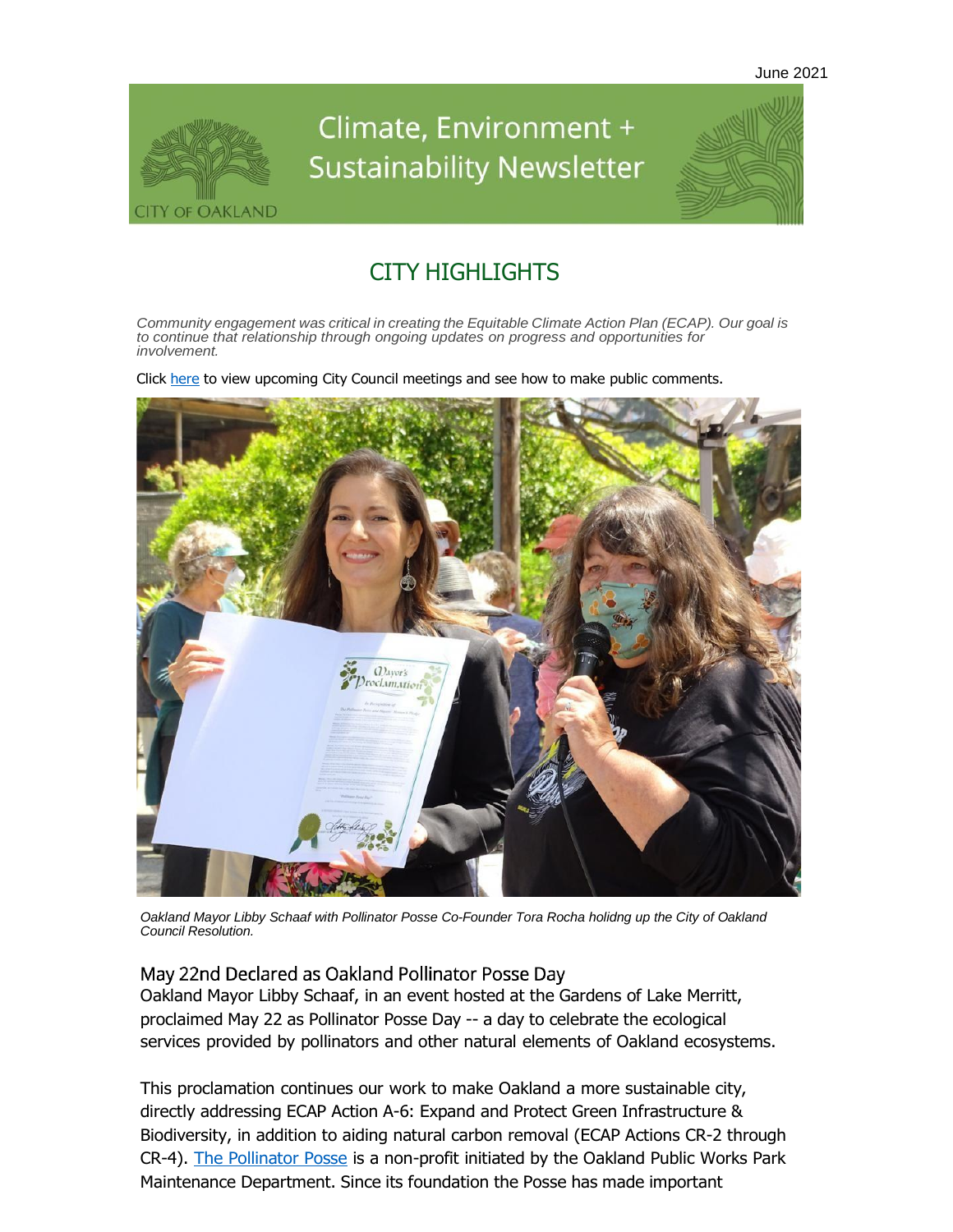impacts, including training gardeners, and the work is paying off: Last year monarch butterflies were observed for the first time in recent history overwintering at Lake Merritt. Oakland has taken steps to adopt environmentally sustainable practices, reducing pesticide use, restoring natural habitat and enacting programs that promotes wildlife success, becoming a national model for what cities can do to reverse species decline.



*Each month the Environmental Sustainability Team will highlight timely environmental topics tohelp share valuable information and empower community members in our collectivesustainability actions.*

Water Conservation Resources - Drought is Here!

The East Bay is currently facing **Exceptional Drought** conditions, the most severe drought ranking possible. Now is the time to start taking action to conserve. East Bay Municipal Utility District is offering extensive resources, as well as rebates to help you save water AND money!

- Track and Manage Your Water Use[-](https://oaklandca19202.lt.acemlna.com/Prod/link-tracker?notrack=1&redirectUrl=aHR0cHMlM0ElMkYlMkZ3d3cuZWJtdWQuY29tJTJGd2F0ZXIlMkZjb25zZXJ2YXRpb24tYW5kLXJlYmF0ZXMlMkZteS13YXRlci1yZXBvcnQtcHJvZ3JhbSUyRg%3D%3D&sig=EKRkCWCGSoBoFPZFxM8yegCb7xijyMwYdE6e28zxMkuu&iat=1632344154&a=799335011&account=oaklandca19202%2Eactivehosted%2Ecom&email=LRRV6glqIfcVPcYsJBrMHi%2FZD%2BmsUFpJrc5fHf6IoVE%3D&s=bad97c655476f96a390a72c05a742011&i=841A834A11A13213) Sign up to track your water usage, receive notifications of potential leaks, and save money on your utility bill.
- Water Conservation Rebates- Receive rebates up to \$2,000 for residents, and \$15,000 for commercial when you take simple actions to help reduce and monitor water use. From upgrading your washer to a high efficiency model to lawn conversion and setting up a graywater system.
- Graywater Water Resources- Graywater is water used indoors that is captured and reused. Start watering fruit trees and shrubs with your laundry water rebates to help you set up your own system.
- WaterSmart Garden Grants of \$500-15,000 are available to community organizations creating publicly accessible community gardens or urban farms that demonstrate water conservation!
- To get real-time notifications on your water use, apply for EBMUD's [flowmeter](https://oaklandca19202.lt.acemlna.com/Prod/link-tracker?notrack=1&redirectUrl=aHR0cHMlM0ElMkYlMkZ1cmxkZWZlbnNlLnByb29mcG9pbnQuY29tJTJGdjIlMkZ1cmwlM0Z1JTNEaHR0cHMtM0FfX2VibXVkLnVzMTUubGlzdC0yRG1hbmFnZS5jb21fdHJhY2tfY2xpY2stM0Z1LTNEOGIyYzU1NzQ0NGM3YmY2ZDg0MGY3ZDZiOS0yNmlkLTNEYmVjZDIyN2VhMi0yNmUtM0QxYzc4ZmE5MTBiJTI2ZCUzRER3TUZhUSUyNmMlM0Q2WmJvS2RKelI4blpPcXdCamhQbkN3JTI2ciUzRGR5Q3p1TER4QXM0SkkxVnFVWGZPcTJsU2hGWHJZZkpzT05HUE9TRGRtQ1klMjZtJTNENkJMSXRkT2J2LU1wLTduNUFlMUNvZFFOVk9Od2M3XzhJSGxOZXZnQ2phYyUyNnMlM0RURVBlQzRRMHlQWF9zRlQwc2IyZUFzRXBjSVgtVnNnMThSaUkzVUZRNTZJJTI2ZSUzRA%3D%3D&sig=HmNxkPge5wcTc99WDuXXiRY4jj9MhZM7F6nDHSZm8ui2&iat=1632344154&a=799335011&account=oaklandca19202%2Eactivehosted%2Ecom&email=LRRV6glqIfcVPcYsJBrMHi%2FZD%2BmsUFpJrc5fHf6IoVE%3D&s=bad97c655476f96a390a72c05a742011&i=841A834A11A13204) rebate program.
- \* See WaterSmart Gardener Tips- Check out the [landscape design calculator](https://oaklandca19202.lt.acemlna.com/Prod/link-tracker?notrack=1&redirectUrl=aHR0cHMlM0ElMkYlMkZ1cmxkZWZlbnNlLnByb29mcG9pbnQuY29tJTJGdjIlMkZ1cmwlM0Z1JTNEaHR0cHMtM0FfX2VibXVkLnVzMTUubGlzdC0yRG1hbmFnZS5jb21fdHJhY2tfY2xpY2stM0Z1LTNEOGIyYzU1NzQ0NGM3YmY2ZDg0MGY3ZDZiOS0yNmlkLTNEZjc4MjE4ZTEzYi0yNmUtM0QxYzc4ZmE5MTBiJTI2ZCUzRER3TUZhUSUyNmMlM0Q2WmJvS2RKelI4blpPcXdCamhQbkN3JTI2ciUzRGR5Q3p1TER4QXM0SkkxVnFVWGZPcTJsU2hGWHJZZkpzT05HUE9TRGRtQ1klMjZtJTNENkJMSXRkT2J2LU1wLTduNUFlMUNvZFFOVk9Od2M3XzhJSGxOZXZnQ2phYyUyNnMlM0QteEJGNEtSRDZKSzltNTVYdEZKR2JaRjMwdTU2S2p2SXVGR3QwS19IbmV3JTI2ZSUzRA%3D%3D&sig=D7WPQcvyYWVSeagvBcXQaqFHCG9BLEM6AzVGC2DVuMSH&iat=1632344154&a=799335011&account=oaklandca19202%2Eactivehosted%2Ecom&email=LRRV6glqIfcVPcYsJBrMHi%2FZD%2BmsUFpJrc5fHf6IoVE%3D&s=bad97c655476f96a390a72c05a742011&i=841A834A11A13206) to see how much water you can save by replacing your lawn with a low-water use garden, all while receiving rebates on your water bill. View more resources on outdoor water [conservation](https://oaklandca19202.lt.acemlna.com/Prod/link-tracker?notrack=1&redirectUrl=aHR0cHMlM0ElMkYlMkZ3d3cuZWJtdWQuY29tJTJGd2F0ZXIlMkZjb25zZXJ2YXRpb24tYW5kLXJlYmF0ZXMlMkZ3YXRlcnNtYXJ0LXRpcHMlMkZzYXZlLXdhdGVyLW91dGRvb3JzJTJG&sig=7gCYT39UDw4Dkx6UStNnfZSqSY2EhupWtBXUdKBhNU2w&iat=1632344154&a=799335011&account=oaklandca19202%2Eactivehosted%2Ecom&email=LRRV6glqIfcVPcYsJBrMHi%2FZD%2BmsUFpJrc5fHf6IoVE%3D&s=bad97c655476f96a390a72c05a742011&i=841A834A11A13207) here.

### New Electricity Billing Method - Time Of Use Rates

You've probably seen the "Keep it Golden" ads encouraging Californians to use less electricity between 4 and 9 PM to keep the grid stable and utilize greener power. That's because from 4 to 9 PM, energy demand is high, and less wind and solar power are typically available. To help address this, in May 2021 residential customers throughout Alameda county were placed on Time-of-Use (TOU) rates, in which the price of energy varies based on the time of day. The transition to TOU rates is intended to support the state's ongoing shift to cleaner energy.

But you still have options! The default rate is TOU-C, with peak hours 4 to 9 PM every day. But you can also select TOU-D (peak hours 5 to 8 PM on non-holiday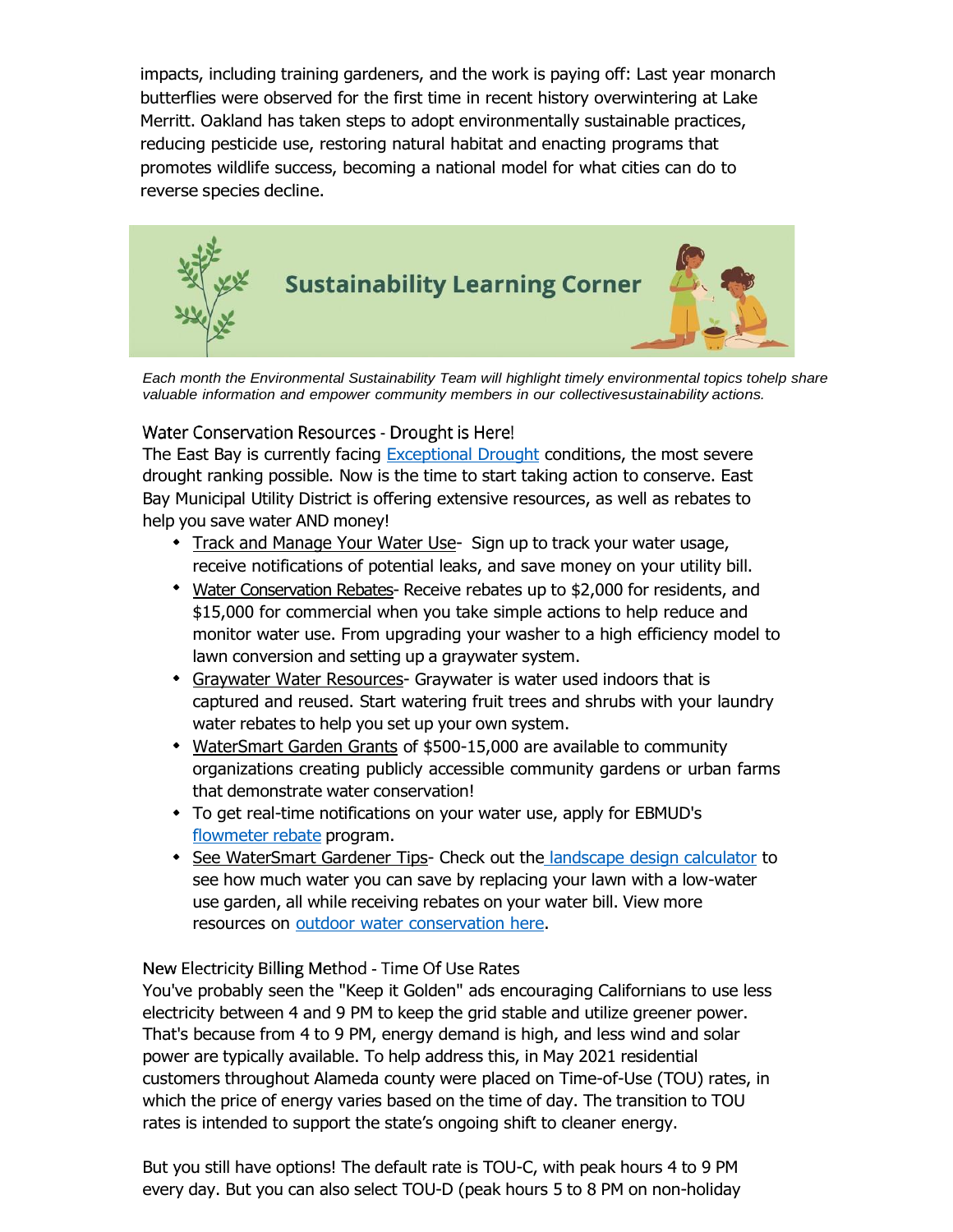weekdays) or remain on the E-1 flat rate. Note: if you are already on a time-of-use rate or EV rate, this change will not affect you. EBCE is offering bill protection for customers who transition to the new default plan. For more information, visit [ebce.org/timeofuse.](https://oaklandca19202.lt.acemlna.com/Prod/link-tracker?notrack=1&redirectUrl=aHR0cHMlM0ElMkYlMkZ1cmxkZWZlbnNlLnByb29mcG9pbnQuY29tJTJGdjIlMkZ1cmwlM0Z1JTNEaHR0cC0zQV9fZWJjZS5vcmdfdGltZW9mdXNlJTI2ZCUzRER3TUZhUSUyNmMlM0Q2WmJvS2RKelI4blpPcXdCamhQbkN3JTI2ciUzRGpOMlc3ckE4VjRKUjN6MkdGMnhpN0FUVmk2U3VfRmstVFd1b2RRMzduU1ElMjZtJTNEWkF3bVZNVl9oS2FyOVNJRS1QeE1TVkptcEMtQTRseXVUZDBVYjY3NjJhWSUyNnMlM0RMdm5YZnU4NmI0akxYbUVrM3lpTmhLOGk0QXdIbzJSYnFLUEZuWTRUbDNBJTI2ZSUzRA%3D%3D&sig=4qE6xKDdAe1M7eMFk6ve3XRjCuH34g2E1xvg9bmhcQrY&iat=1632344154&a=799335011&account=oaklandca19202%2Eactivehosted%2Ecom&email=LRRV6glqIfcVPcYsJBrMHi%2FZD%2BmsUFpJrc5fHf6IoVE%3D&s=bad97c655476f96a390a72c05a742011&i=841A834A11A13208)

### ENVIRONMENTAL STEWARDSHIP ANNOUNCEMENTS



### **Report Your Volunteer Hours**

Do you know that Oakland tallies all the litter removed by volunteers in a legally required annual water quality report to the State of California? And that volunteer cleanups are helping Oakland keep the city clean, and achieve water quality goals for the Bay? Your data is critical to our understanding of litter and all that is required to clean Oakland. To enter volunteer hours and other workday results, go to the Oakland Volunteer [Community](https://oaklandca19202.lt.acemlna.com/Prod/link-tracker?notrack=1&redirectUrl=aHR0cHMlM0ElMkYlMkZ1cmxkZWZlbnNlLnByb29mcG9pbnQuY29tJTJGdjIlMkZ1cmwlM0Z1JTNEaHR0cHMtM0FfX29ha2xhbmQtMkR2b2x1bnRlZXItMkRjb21tdW5pdHktMkRvYWtnaXMuaHViLmFyY2dpcy5jb21fcGFnZXNfcmVwb3J0LTJEeW91ci0yRHZvbHVudGVlci0yRHJlc3VsdHMlMjZkJTNERHdNRmFRJTI2YyUzRDZaYm9LZEp6UjhuWk9xd0JqaFBuQ3clMjZyJTNERmJBam1BY2M4d3lnRUZqa0FORTAxTG81WklIak0wS2g4RGdJMkJxTi04dyUyNm0lM0RZeTE0X1pRa1VOdmhFeXJoTE9qcFpZTXp5VlJRVC1fNUF3WnJ2RW1pN3ZjJTI2cyUzRHFVa0x0UW1KUHJlSzBSZWxGRG9SS1MtZ25hNkRQRzJaRnUzV3FCUUhsUDAlMjZlJTNE&sig=2zTb89g8LHFYvhwiF8Fcdcw9nmp7L8dyFpZkX2UT6JNd&iat=1632344154&a=799335011&account=oaklandca19202%2Eactivehosted%2Ecom&email=LRRV6glqIfcVPcYsJBrMHi%2FZD%2BmsUFpJrc5fHf6IoVE%3D&s=bad97c655476f96a390a72c05a742011&i=841A834A11A13140) Hub and click on the survey "Report Your Volunteer Hours." Contact [adoptaspot@oaklandca.gov](mailto:adoptaspot@oaklandca.gov) with questions.

### Host a Project for Team Oakland This Summer!

Environmental Stewardship is seeking Adopt a Spot and volunteer site coordinators to host weekly special projects for the Team Oakland youth. The program begins July 6th and runs for eight weeks. Site coordinators are needed for the afternoon 2-6pm shift. If you have a beautification project on City of Oakland public land, and are interested in working with a small group of youth and their team leader, please contact **AdoptaSpot@oaklandca.gov**.



### Youth Employment Program Summer Jobs Apply via the Youth Employment [Program/YEP](https://oaklandca19202.lt.acemlna.com/Prod/link-tracker?notrack=1&redirectUrl=aHR0cHMlM0ElMkYlMkZ1cmxkZWZlbnNlLnByb29mcG9pbnQuY29tJTJGdjIlMkZ1cmwlM0Z1JTNEaHR0cHMtM0FfX3d3dy55ZXAub3JnX2hvdy0yRHlvdS0yRGpvaW5feW91dGgtMkRzdW1tZXItMkRhcHBsaWNhdGlvbl8lMjZkJTNERHdNRmFRJTI2YyUzRDZaYm9LZEp6UjhuWk9xd0JqaFBuQ3clMjZyJTNEak4yVzdyQThWNEpSM3oyR0YyeGk3QVRWaTZTdV9Gay1UV3VvZFEzN25TUSUyNm0lM0RrdVNHMnNFMzhLdjNzME15NkloSklPRnlBejlRY2xoT09xQmFSbkxITHRrJTI2cyUzRHg4SllvRHZ5dzhsUEJjdXlVSUs2TDYxM0NZUkZYSnB0d2FzanFhYk1CMlUlMjZlJTNE&sig=99mTF66W6ptaJ5Nc6eJGp4FNPbZRKKR5JufGdtsAuqnw&iat=1632344154&a=799335011&account=oaklandca19202%2Eactivehosted%2Ecom&email=LRRV6glqIfcVPcYsJBrMHi%2FZD%2BmsUFpJrc5fHf6IoVE%3D&s=bad97c655476f96a390a72c05a742011&i=841A834A11A13141)

Applications are now available for Team Oakland, summer jobs for youth. Team Oakland is a City-sponsored summer employment program for Oakland youth ages 15–24. Team Oakland participants gain practical job training experience through meaningful beautification

and cleanup projects. The program provides a formative experience for youth through crew-based work and participation in City cleanups, park maintenance, habitat restoration, fire fuel management, community outreach, and training on work & life skills and environmental topics.

- \* In application, check the box "Outdoor Crew Based"
- \* Team members and Team Leaders needed!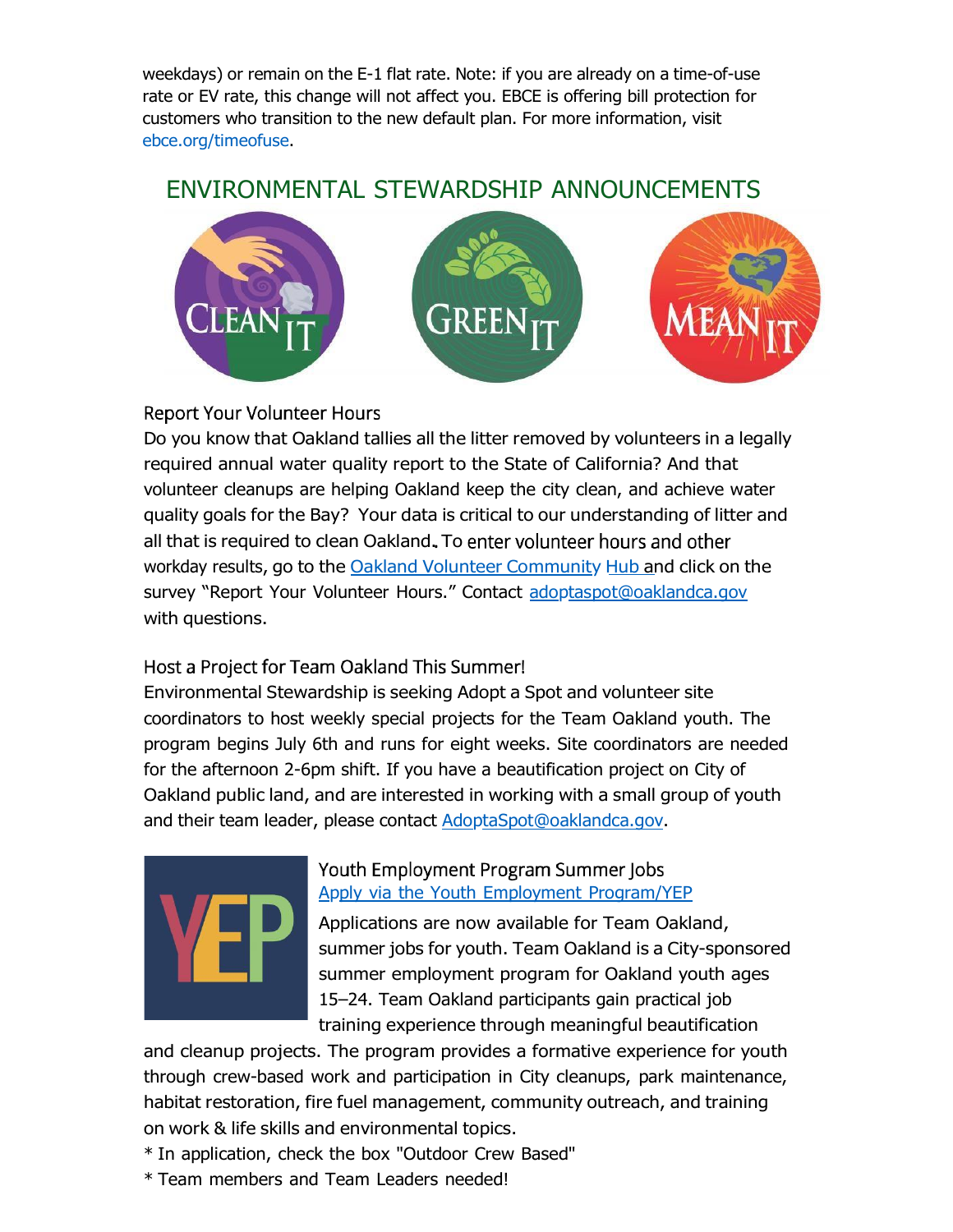# TRANSPORTATION + LAND USE

*Vision: Access to safe, reliable, and affordable public transit and mobility options for everyOaklander enable an equitable transition away from cars. Auto use is minimized, and all remaining vehicles on Oakland roads are electric.*



Learn About Incentives to Help You Buy an Electric Vehicle [Think you can't afford an EV? Think again! Join](https://oaklandca19202.lt.acemlna.com/Prod/link-tracker?notrack=1&redirectUrl=aHR0cHMlM0ElMkYlMkZ3d3cuZXZlbnRicml0ZS5jb20lMkZlJTJGZXYtZmluYW5jaWFsLWluY2VudGl2ZXMtY2xpbmljdGFsbGVyLWRlLWluY2VudGl2b3MtZmluYW5jaWVyb3MtcGFyYS1ldnMtdGlja2V0cy0xNTIwNTYxNjkwOTUlM0ZhZmYlM0RrMmNhbA%3D%3D&sig=2rzVLqwKTHwrNUmUkGuhTU7Gnkk1wjLkWkvLh4H6dcHJ&iat=1632344154&a=799335011&account=oaklandca19202%2Eactivehosted%2Ecom&email=LRRV6glqIfcVPcYsJBrMHi%2FZD%2BmsUFpJrc5fHf6IoVE%3D&s=bad97c655476f96a390a72c05a742011&i=841A834A11A13261) the (Virtual) EV Financial Incentives Clinic on [Wednesday,](https://oaklandca19202.lt.acemlna.com/Prod/link-tracker?notrack=1&redirectUrl=aHR0cHMlM0ElMkYlMkZ3d3cuZXZlbnRicml0ZS5jb20lMkZlJTJGZXYtZmluYW5jaWFsLWluY2VudGl2ZXMtY2xpbmljdGFsbGVyLWRlLWluY2VudGl2b3MtZmluYW5jaWVyb3MtcGFyYS1ldnMtdGlja2V0cy0xNTIwNTYxNjkwOTUlM0ZhZmYlM0RrMmNhbA%3D%3D&sig=2rzVLqwKTHwrNUmUkGuhTU7Gnkk1wjLkWkvLh4H6dcHJ&iat=1632344154&a=799335011&account=oaklandca19202%2Eactivehosted%2Ecom&email=LRRV6glqIfcVPcYsJBrMHi%2FZD%2BmsUFpJrc5fHf6IoVE%3D&s=bad97c655476f96a390a72c05a742011&i=841A834A11A13261) June 16th. Learn about the many financial assistance programs available to income-qualifying consumers, including the Clean Cars for All grant, Clean Vehicle Assistance grant, and county-specific programs. Afterwards, receive one-on-one consultations for help completing your applications. This event will focus on rebate programs available to Northern California residents. See more [information](https://oaklandca19202.lt.acemlna.com/Prod/link-tracker?notrack=1&redirectUrl=aHR0cHMlM0ElMkYlMkZ3d3cuZXZlbnRicml0ZS5jb20lMkZlJTJGZXYtZmluYW5jaWFsLWluY2VudGl2ZXMtY2xpbmljdGFsbGVyLWRlLWluY2VudGl2b3MtZmluYW5jaWVyb3MtcGFyYS1ldnMtdGlja2V0cy0xNTIwNTYxNjkwOTUlM0ZhZmYlM0RrMmNhbA%3D%3D&sig=2rzVLqwKTHwrNUmUkGuhTU7Gnkk1wjLkWkvLh4H6dcHJ&iat=1632344154&a=799335011&account=oaklandca19202%2Eactivehosted%2Ecom&email=LRRV6glqIfcVPcYsJBrMHi%2FZD%2BmsUFpJrc5fHf6IoVE%3D&s=bad97c655476f96a390a72c05a742011&i=841A834A11A13261) here.

We Need Your Input! - Zero Emission Vehicle Action Plan Surveys Electric vehicles can save you hundreds of dollars a month while reducing air pollution in our community. But many neighborhoods in Oakland have no public chargers. How can we ensure that all Oaklanders have access to affordable, clean transportation? The City of Oakland is developing a Zero Emission Vehicle Action Plan and needs to hear from you!

### **Take the ZEVAP Survey Tell Us Where You Want to See More EV Chargers**

To learn more about the project and see the development and progress of the plan, visit the City's [Zero Emission Vehicle Action](https://oaklandca19202.lt.acemlna.com/Prod/link-tracker?notrack=1&redirectUrl=aHR0cHMlM0ElMkYlMkZ3d3cub2FrbGFuZGNhLmdvdiUyRnByb2plY3RzJTJGemVyby1lbWlzc2lvbi12ZWhpY2xlLWFjdGlvbi1wbGFu&sig=5Tu3nATcR88F7QYTTUMFZTWUdqaeb1eHJwX1abiR5d9c&iat=1632344154&a=799335011&account=oaklandca19202%2Eactivehosted%2Ecom&email=LRRV6glqIfcVPcYsJBrMHi%2FZD%2BmsUFpJrc5fHf6IoVE%3D&s=bad97c655476f96a390a72c05a742011&i=841A834A11A13096) Plan webpage. Sign up for email updates [here.](https://oaklandca19202.lt.acemlna.com/Prod/link-tracker?notrack=1&redirectUrl=aHR0cHMlM0ElMkYlMkZ1cmxkZWZlbnNlLnByb29mcG9pbnQuY29tJTJGdjIlMkZ1cmwlM0Z1JTNEaHR0cHMtM0FfX29ha2xhbmRjYS5mb3Jtc3RhY2suY29tX2Zvcm1zX3pldi01RmFjdGlvbi01RnBsYW4tNUZlbWFpbC01Rmxpc3QlMjZkJTNERHdNRmFRJTI2YyUzRDZaYm9LZEp6UjhuWk9xd0JqaFBuQ3clMjZyJTNEZHlDenVMRHhBczRKSTFWcVVYZk9xOTN4Ujl1bkU2amQ5UHB3aUoxYU9wOCUyNm0lM0Rpa1FEMHRKUjRtYXlWcTNwM0RIZ1FsYmpWQ2NHOUh2d0pfTlhha0ctQWhrJTI2cyUzRFhxa201ZnRpTUliZy1aVGl2U2p1azlxaVpmVTFEOXR3ZDlUX2d4TEl4cTglMjZlJTNE&sig=HvU3HMDnU9H8utMe623TFFpdUmLjpNj78YhxLTWKXy2k&iat=1632344154&a=799335011&account=oaklandca19202%2Eactivehosted%2Ecom&email=LRRV6glqIfcVPcYsJBrMHi%2FZD%2BmsUFpJrc5fHf6IoVE%3D&s=bad97c655476f96a390a72c05a742011&i=841A834A11A13264)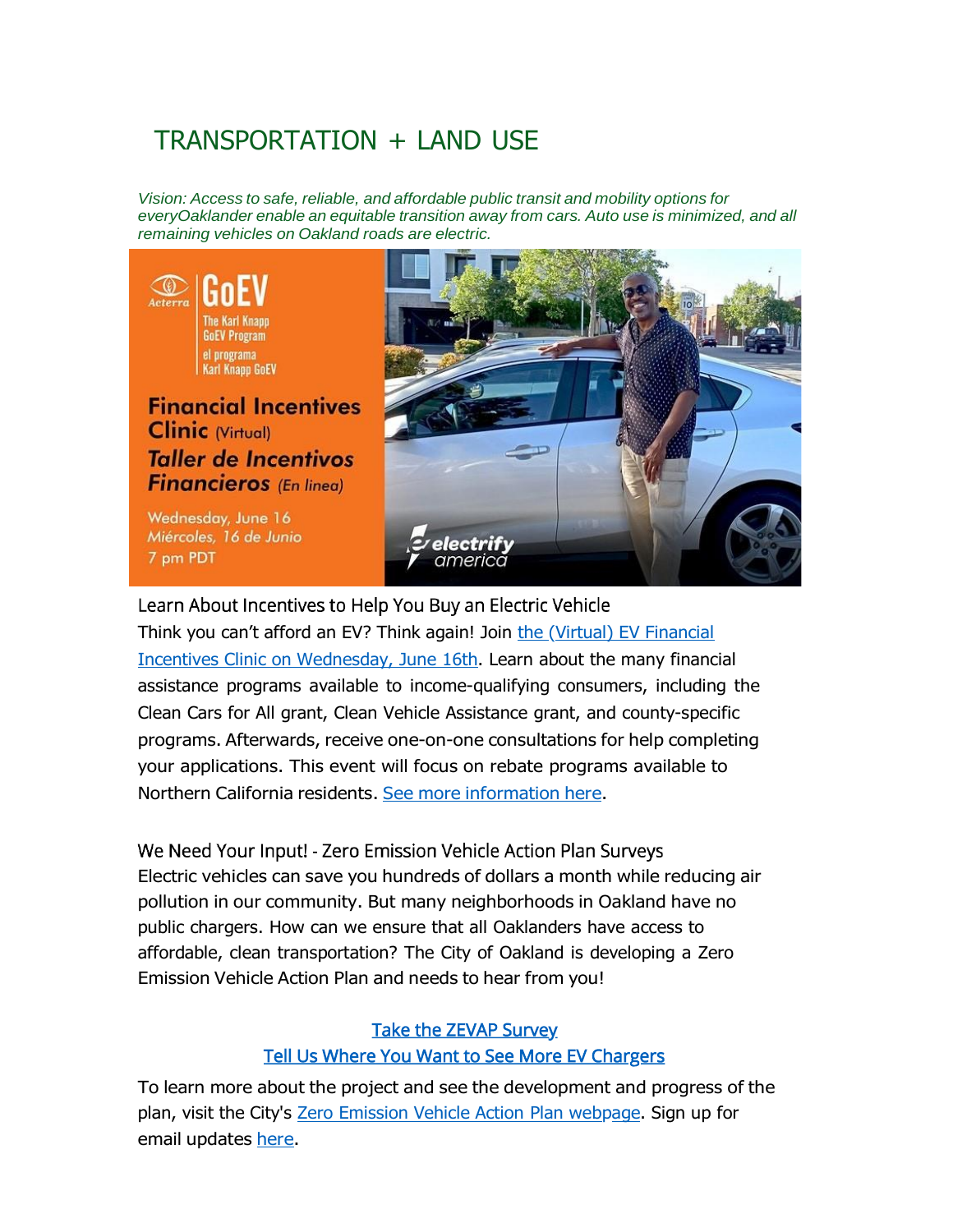### **BUILDINGS + ENERGY**

*Vision: Leveraging a clean electric grid, all buildings in Oakland have equitably transitioned away from onsite fossil fuel use, creating safe and healthy indoor spaces that are resilient, efficient, and support the housing and community needs of all Oaklanders.*



Get a FREE Nest Thermostat and Help Oakland Win the City Energy Challenge!

Save Energy while helping reduce blackouts with [OhmConnect's](https://oaklandca19202.lt.acemlna.com/Prod/link-tracker?notrack=1&redirectUrl=aHR0cHMlM0ElMkYlMkZ3d3cub2htY29ubmVjdC5jb20lMkZwcm9tb3Rpb25zJTJGY2l0eS1lbmVyZ3ktY2hhbGxlbmdl&sig=2WkZK4o3qaFt8HfnQMPWVvQAztgrfZD7SFu3DsEAixjX&iat=1632344154&a=799335011&account=oaklandca19202%2Eactivehosted%2Ecom&email=LRRV6glqIfcVPcYsJBrMHi%2FZD%2BmsUFpJrc5fHf6IoVE%3D&s=bad97c655476f96a390a72c05a742011&i=841A834A11A13209) City Energy [Challenge!](https://oaklandca19202.lt.acemlna.com/Prod/link-tracker?notrack=1&redirectUrl=aHR0cHMlM0ElMkYlMkZ3d3cub2htY29ubmVjdC5jb20lMkZwcm9tb3Rpb25zJTJGY2l0eS1lbmVyZ3ktY2hhbGxlbmdl&sig=2WkZK4o3qaFt8HfnQMPWVvQAztgrfZD7SFu3DsEAixjX&iat=1632344154&a=799335011&account=oaklandca19202%2Eactivehosted%2Ecom&email=LRRV6glqIfcVPcYsJBrMHi%2FZD%2BmsUFpJrc5fHf6IoVE%3D&s=bad97c655476f96a390a72c05a742011&i=841A834A11A13209) To help prevent blackouts this summer, OhmConnect is challenging communities across California to see who can save the most energy a little neighborly competition to decide California's most energyconscious city. OhmConnect will

give the winning city \$50,000 to award 10 scholarships (community college, job training, university, etc.) to residents of their city.

When you sign up, you'll receive a free smart thermostat. Not only will this helplower your utility bills, OhmConnect actually *pays you* for reducing energy use during peak hours. With 1 Million thermostats connected to OhmConnect, wehave the ability to prevent blackouts by reducing demand on the grid at criticaltimes - a potential impact equivalent to taking 146 cars off the road for an entire year. Do your part and sign up [now!](https://oaklandca19202.lt.acemlna.com/Prod/link-tracker?notrack=1&redirectUrl=aHR0cHMlM0ElMkYlMkZ3d3cub2htY29ubmVjdC5jb20lMkZwcm9tb3Rpb25zJTJGY2l0eS1lbmVyZ3ktY2hhbGxlbmdl&sig=2WkZK4o3qaFt8HfnQMPWVvQAztgrfZD7SFu3DsEAixjX&iat=1632344154&a=799335011&account=oaklandca19202%2Eactivehosted%2Ecom&email=LRRV6glqIfcVPcYsJBrMHi%2FZD%2BmsUFpJrc5fHf6IoVE%3D&s=bad97c655476f96a390a72c05a742011&i=841A834A11A13209)

# **READY TO UPGRADE YOUR COMMERCIAL** KITCHEN?

Electrify your commercial kitchen with East Bay Community Energy new rebates of up to \$17,500!

**Make your kitchen fossil free today** 

Apply Now:

ebce.org/commercial-kitchens

#### **CALLING ALL RESTAURANTS! East Bay [Community](https://oaklandca19202.lt.acemlna.com/Prod/link-tracker?notrack=1&redirectUrl=aHR0cHMlM0ElMkYlMkZlYmNlLm9yZw%3D%3D&sig=DSL2iiJj8sBWHFR8Z3TWcBtcrcDD5TidKMV4p7HFuRce&iat=1632344154&a=799335011&account=oaklandca19202%2Eactivehosted%2Ecom&email=LRRV6glqIfcVPcYsJBrMHi%2FZD%2BmsUFpJrc5fHf6IoVE%3D&s=bad97c655476f96a390a72c05a742011&i=841A834A11A13144) Energy**

(EBCE)'s Commercial Kitchen Rebate applications are open to all nonresidential customers! These funds can help cover the cost of installing an electric induction cooktop or range in commercial kitchens anywhere within EBCE's service territory. Rebates are available to cover up to \$15,000 of total non-electrical project costs (e.g. equipment, labor, and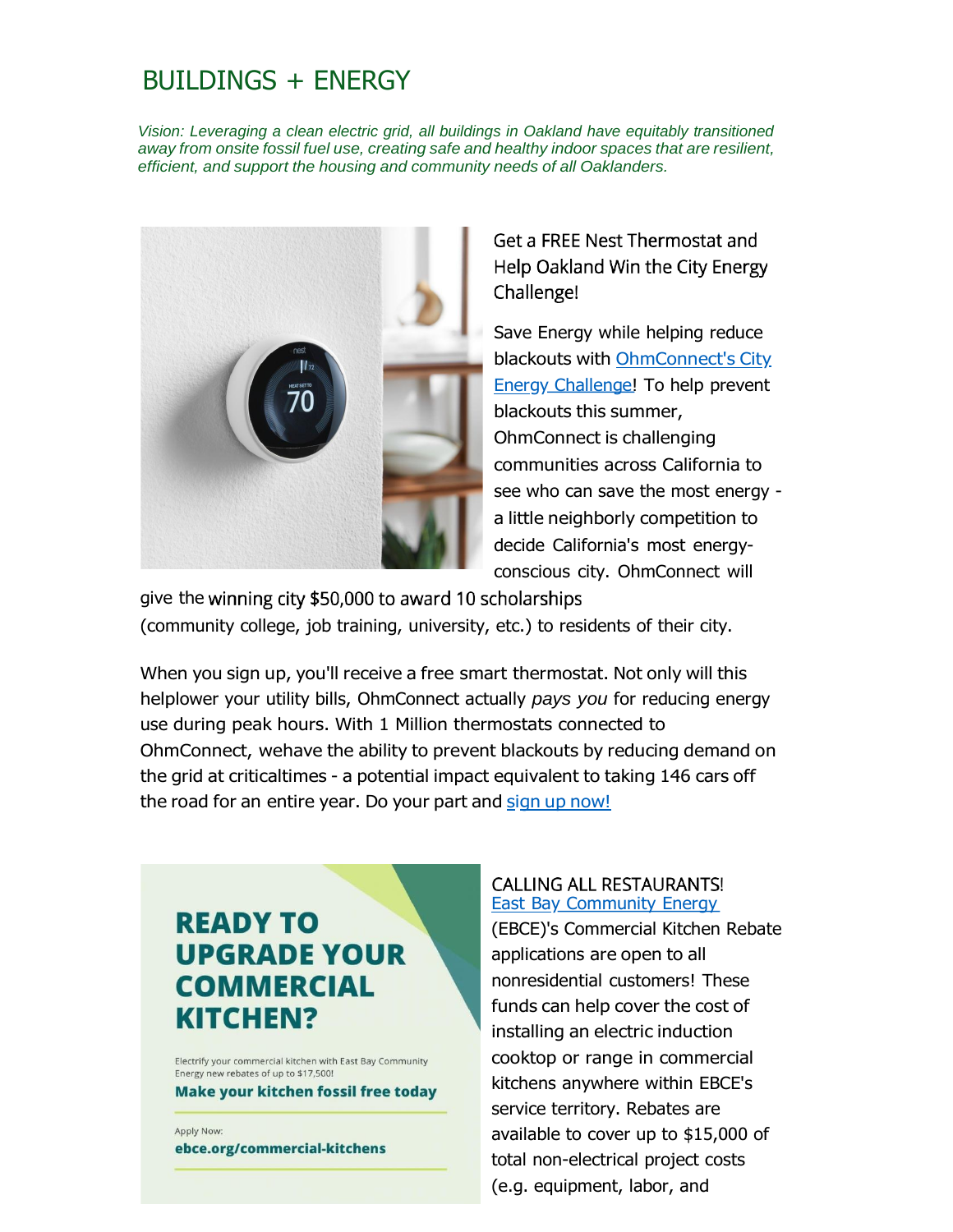permits). An additional \$2,500 rebate is available to cover necessary electrical upgrades associated with installation (wiring, outlet changes, and service panel upgrades). For portable units, up to \$400 per unit (max 2) is available. For more program details and to apply, click [here.](https://oaklandca19202.lt.acemlna.com/Prod/link-tracker?notrack=1&redirectUrl=aHR0cCUzQSUyRiUyRmViY2Uub3JnJTJGY29tbWVyY2lhbC1raXRjaGVucw%3D%3D&sig=6h7RE6gwHUzJY1XoQjkcM5rbSrCkAbZQSNwjKZdKre1e&iat=1632344154&a=799335011&account=oaklandca19202%2Eactivehosted%2Ecom&email=LRRV6glqIfcVPcYsJBrMHi%2FZD%2BmsUFpJrc5fHf6IoVE%3D&s=bad97c655476f96a390a72c05a742011&i=841A834A11A13145)



East Bay Green Home Tour *Sunday June 13th, 10 - 12 pm* How are East Bay residents adapting their homes to combat climate change, improve air quality, generate clean energy, and move towards a safer, greener future?

The virtual East Bay Green Home Tour features short video tours of 12 homes, followed by live Q&As with the homeowner or tenant. Extras include an induction cooking demonstration and experts who can fill you in on heat pumps, air quality, solar storage, power outages, rebates, and more. Find the full tour schedule [here.](https://oaklandca19202.lt.acemlna.com/Prod/link-tracker?notrack=1&redirectUrl=aHR0cHMlM0ElMkYlMkZ1cmxkZWZlbnNlLnByb29mcG9pbnQuY29tJTJGdjIlMkZ1cmwlM0Z1JTNEaHR0cHMtM0FfX3d3dy5lYXN0YmF5Z3JlZW5ob21lLmNvbV8tM0Z1dG0tNUZtZWRpdW0tM0RlbWFpbC0yNnV0bS01RnNvdXJjZS0zRGdvdmRlbGl2ZXJ5JTI2ZCUzRER3TUZhUSUyNmMlM0Q2WmJvS2RKelI4blpPcXdCamhQbkN3JTI2ciUzRGpOMlc3ckE4VjRKUjN6MkdGMnhpN0FUVmk2U3VfRmstVFd1b2RRMzduU1ElMjZtJTNEWkF3bVZNVl9oS2FyOVNJRS1QeE1TVkptcEMtQTRseXVUZDBVYjY3NjJhWSUyNnMlM0RlQTIzV0tkZVJ5elE2MjAyMUJadGl6U2NZajBTRDNDVUZvbzFpSE1RMFZFJTI2ZSUzRA%3D%3D&sig=JCNS8UzPaipL8vGQjBBPBWME6pAikxx8HXohAHyeSrdo&iat=1632344154&a=799335011&account=oaklandca19202%2Eactivehosted%2Ecom&email=LRRV6glqIfcVPcYsJBrMHi%2FZD%2BmsUFpJrc5fHf6IoVE%3D&s=bad97c655476f96a390a72c05a742011&i=841A834A11A13210)

**FREE Energy + Water Saving Kits** 

Looking to save money and make your home more sustainable? BayREN is partnering with Rising Sun Center for Opportunity to provide energy and water [efficiency kits. When you sign](https://oaklandca19202.lt.acemlna.com/Prod/link-tracker?notrack=1&redirectUrl=aHR0cHMlM0ElMkYlMkZkb2NzLmdvb2dsZS5jb20lMkZmb3JtcyUyRmQlMkZlJTJGMUZBSXBRTFNma2ZKSWNyNmFCWW8tU0FZaTdtREprYkNJWldILVJhcENROEU5ZEdGbXpUb3pmWWclMkZ2aWV3Zm9ybQ%3D%3D&sig=3UuykbF1mnxGQ6GvR5r5m6SvgedKBZrHa8HpWBb9dZQ7&iat=1632344154&a=799335011&account=oaklandca19202%2Eactivehosted%2Ecom&email=LRRV6glqIfcVPcYsJBrMHi%2FZD%2BmsUFpJrc5fHf6IoVE%3D&s=bad97c655476f96a390a72c05a742011&i=841A834A11A13282) up for a Green House Call by completing a 10 [minute survey, a kit will be delivered directly to your door. The best part? It](https://oaklandca19202.lt.acemlna.com/Prod/link-tracker?notrack=1&redirectUrl=aHR0cHMlM0ElMkYlMkZkb2NzLmdvb2dsZS5jb20lMkZmb3JtcyUyRmQlMkZlJTJGMUZBSXBRTFNma2ZKSWNyNmFCWW8tU0FZaTdtREprYkNJWldILVJhcENROEU5ZEdGbXpUb3pmWWclMkZ2aWV3Zm9ybQ%3D%3D&sig=3UuykbF1mnxGQ6GvR5r5m6SvgedKBZrHa8HpWBb9dZQ7&iat=1632344154&a=799335011&account=oaklandca19202%2Eactivehosted%2Ecom&email=LRRV6glqIfcVPcYsJBrMHi%2FZD%2BmsUFpJrc5fHf6IoVE%3D&s=bad97c655476f96a390a72c05a742011&i=841A834A11A13282) won't cost you anything. Kits are available to both renters and homeowners of single-family homes and 2-4 plexes\*. Take the [survey online o](https://oaklandca19202.lt.acemlna.com/Prod/link-tracker?notrack=1&redirectUrl=aHR0cCUzQSUyRiUyRmJpdC5seSUyRkVFa2l0czIwMjE%3D&sig=BxEL7XjQkMDfNVx2SGzx5PDrCPsNgx899Wyjssc5Eege&iat=1632344154&a=799335011&account=oaklandca19202%2Eactivehosted%2Ecom&email=LRRV6glqIfcVPcYsJBrMHi%2FZD%2BmsUFpJrc5fHf6IoVE%3D&s=bad97c655476f96a390a72c05a742011&i=841A834A11A13101)r at (510) 665- 1501 ext 300 with a trained staff member. [Learn](https://oaklandca19202.lt.acemlna.com/Prod/link-tracker?notrack=1&redirectUrl=aHR0cHMlM0ElMkYlMkZyaXNpbmdzdW5vcHAub3JnJTJGcHJvZ3JhbXMlMkZnaGMlMkY%3D&sig=4d3JPPYVWHdH5bRPNXqixtFtGXmGcXScY6JtAQa1EVjf&iat=1632344154&a=799335011&account=oaklandca19202%2Eactivehosted%2Ecom&email=LRRV6glqIfcVPcYsJBrMHi%2FZD%2BmsUFpJrc5fHf6IoVE%3D&s=bad97c655476f96a390a72c05a742011&i=841A834A11A13102) more here.

### MATERIAL CONSUMPTION + WASTE

*Vision: Oakland has eliminated the disposal of organic materials to landfill and strengthen edible food recovery. In creating a system for the repair and reuse of existing materials, Oakland boosts the local economy and reduces the need for the high carbon consumption of new materials.*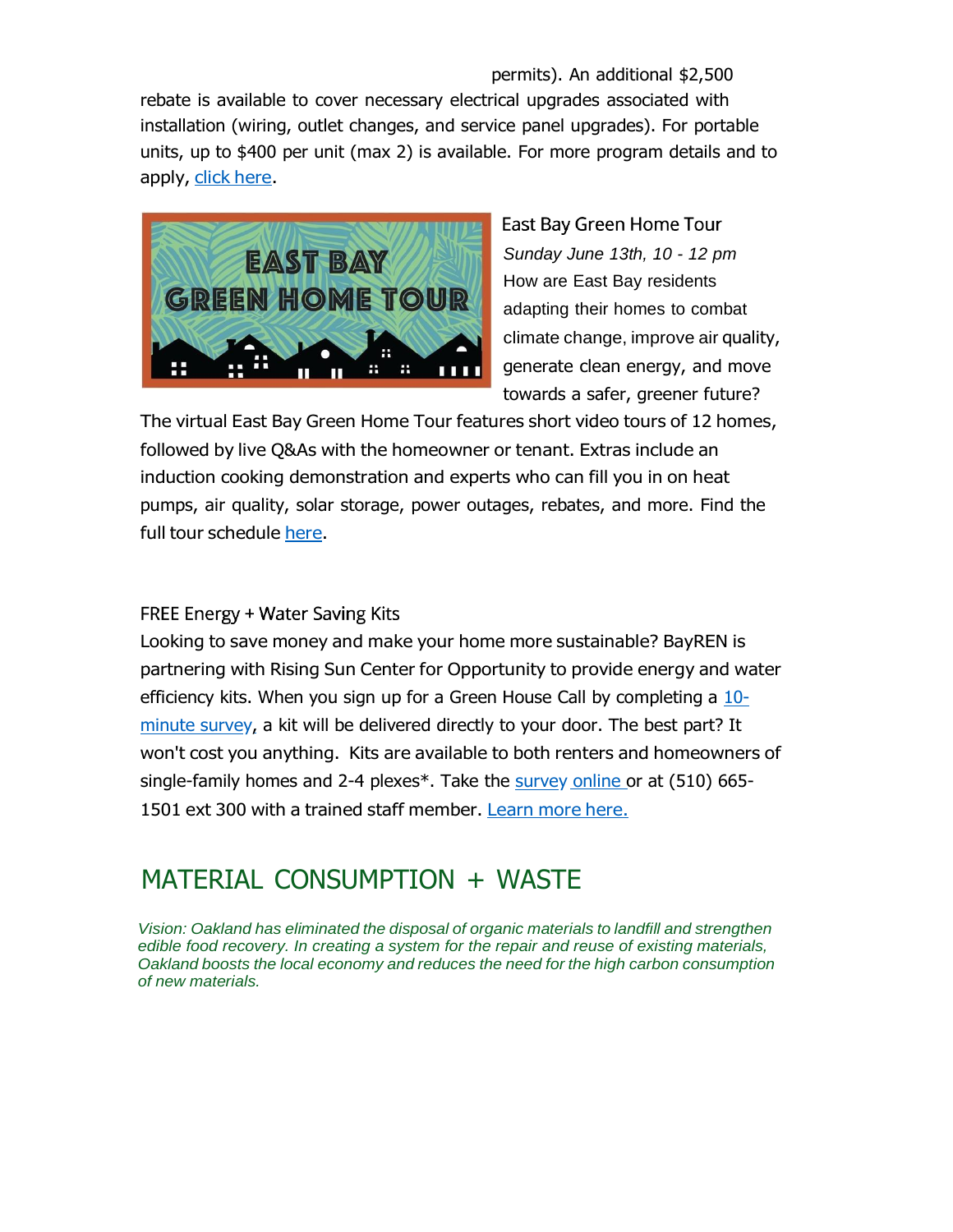

### **Check Out StopWaste's Resources!**

StopWaste is our regional resource for reducing material + organic waste at home and at work. Explore a wide range of topics on their [website,](https://oaklandca19202.lt.acemlna.com/Prod/link-tracker?notrack=1&redirectUrl=aHR0cHMlM0ElMkYlMkZ3d3cuc3RvcHdhc3RlLm9yZw%3D%3D&sig=FTJ2fW54ebn7c8WgNtEYVvnxhD146r1uiKGriJMXjFSZ&iat=1632344154&a=799335011&account=oaklandca19202%2Eactivehosted%2Ecom&email=LRRV6glqIfcVPcYsJBrMHi%2FZD%2BmsUFpJrc5fHf6IoVE%3D&s=bad97c655476f96a390a72c05a742011&i=841A834A11A13265) including: How to Dispose of [Household](https://oaklandca19202.lt.acemlna.com/Prod/link-tracker?notrack=1&redirectUrl=aHR0cHMlM0ElMkYlMkZ3d3cuc3RvcHdhc3RlLm9yZyUyRmF0LWhvbWUlMkZob3VzZWhvbGQtaGF6YXJkb3VzLXdhc3Rl&sig=J26RDUTQmMaChPnY9yev7GtTu2uCpMXSnj85BQAcBqfK&iat=1632344154&a=799335011&account=oaklandca19202%2Eactivehosted%2Ecom&email=LRRV6glqIfcVPcYsJBrMHi%2FZD%2BmsUFpJrc5fHf6IoVE%3D&s=bad97c655476f96a390a72c05a742011&i=841A834A11A13266) Hazardous Waste the Right Way [Reducing](https://oaklandca19202.lt.acemlna.com/Prod/link-tracker?notrack=1&redirectUrl=aHR0cHMlM0ElMkYlMkZ3d3cuc3RvcHdhc3RlLm9yZyUyRmF0LWhvbWUlMkZyZWR1Y2UtYW5kLXJldXNlJTJGcmVkdWNlLXdhc3RlZC1mb29kLWF0LWhvbWU%3D&sig=BQL6H6YZz51qC3dU6gjqx33MhsVJARcYvKJj6ymnQQRG&iat=1632344154&a=799335011&account=oaklandca19202%2Eactivehosted%2Ecom&email=LRRV6glqIfcVPcYsJBrMHi%2FZD%2BmsUFpJrc5fHf6IoVE%3D&s=bad97c655476f96a390a72c05a742011&i=841A834A11A13267) Your Food Waste Reducing [Package Waste](https://oaklandca19202.lt.acemlna.com/Prod/link-tracker?notrack=1&redirectUrl=aHR0cHMlM0ElMkYlMkZ3d3cuc3RvcHdhc3RlLm9yZyUyRmF0LWhvbWUlMkZyZWR1Y2UtYW5kLXJldXNlJTJGcmVkdWNlLXBhY2thZ2luZy13YXN0ZQ%3D%3D&sig=2J7kyRR58orkZmrv8vUFLVZ6nyixB5bTXoYuZKYjSYJu&iat=1632344154&a=799335011&account=oaklandca19202%2Eactivehosted%2Ecom&email=LRRV6glqIfcVPcYsJBrMHi%2FZD%2BmsUFpJrc5fHf6IoVE%3D&s=bad97c655476f96a390a72c05a742011&i=841A834A11A13268)

# URBAN GREENING + CARBON REMOVAL

*Vision: In addition to reducing the amount of carbon dioxide we produce, carbon removal efforts draw down existing carbon from the atmosphere to help slow climate change. These efforts aim to work with and enhance existing natural systems, leading to healthier streams, trees, agriculture, and communities along the way.*



### Oakland Parks Challenge *June 21 - July 11*

Explore Oakland's parks and win great prizes during the 2021 Parks Challenge! Join the Oakland Parks and Recreation Foundation for a free, fun for all ages scavenger hunt that will guide participants through parks across Oakland to discover hidden neighborhood gems, beautiful nature, public art and local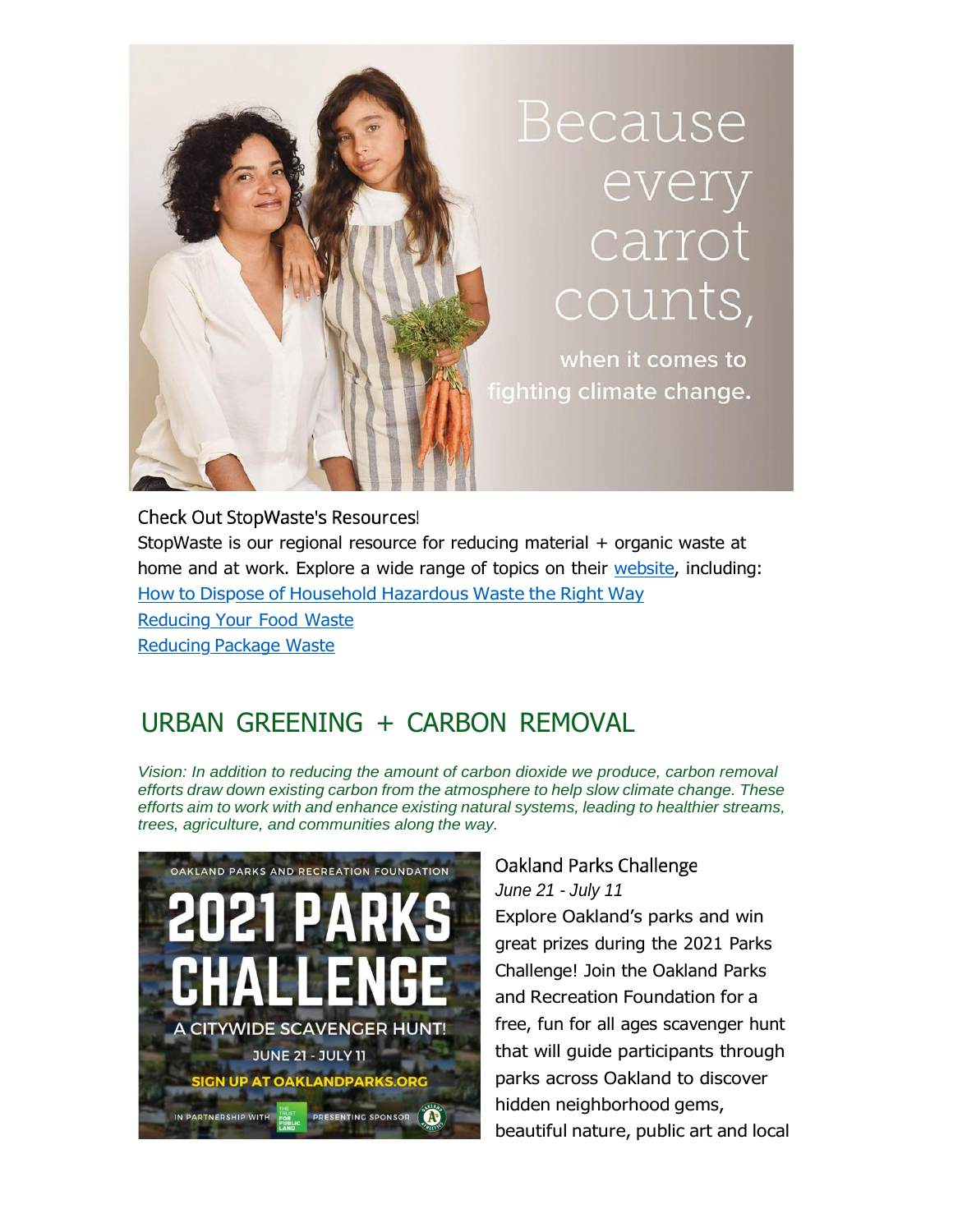history. Complete fun missions to earn points, climb the leaderboard and take home terrific prizes. Learn more and sign up [here.](https://oaklandca19202.lt.acemlna.com/Prod/link-tracker?notrack=1&redirectUrl=aHR0cHMlM0ElMkYlMkZ3d3cub2FrbGFuZHBhcmtzLm9yZyUyRjIwMjEtcGFya3MtY2hhbGxlbmdlJTJG&sig=2eJUJQEt8ku3BrGd6UR8yoxqcDt1DL6K5emTCMrBJj4A&iat=1632344154&a=799335011&account=oaklandca19202%2Eactivehosted%2Ecom&email=LRRV6glqIfcVPcYsJBrMHi%2FZD%2BmsUFpJrc5fHf6IoVE%3D&s=bad97c655476f96a390a72c05a742011&i=841A834A11A13146)



Keep Oakland Beautiful Summer Internship

*Applications due June 15th* Keep Oakland Beautiful is now accepting intern applications for the Youth Advisory Committee, open to Oakland high school sophomores, juniors, and seniors. Our mission is to create and sustain a beautiful, clean, green, litter-free Oakland through education, community engagement, and volunteer action. Interns will have the

opportunity to learn about community engagement, fundraising, marketing and more. Join us for an exciting year working to keep Oakland beautiful through clean up projects, tree planting, community education, and more. Applications are due June 15, visit KOB's [website](https://oaklandca19202.lt.acemlna.com/Prod/link-tracker?notrack=1&redirectUrl=aHR0cHMlM0ElMkYlMkZ3d3cua2VlcG9ha2xhbmRiZWF1dGlmdWwub3JnJTJGeW91dGgtYWR2aXNvcnktY29tbWl0dGVlLmh0bWw%3D&sig=GhWzR9q6amdJkpmjNbK4vFetLotZkL7FjLmA3pqFewTA&iat=1632344154&a=799335011&account=oaklandca19202%2Eactivehosted%2Ecom&email=LRRV6glqIfcVPcYsJBrMHi%2FZD%2BmsUFpJrc5fHf6IoVE%3D&s=bad97c655476f96a390a72c05a742011&i=841A834A11A13142) to learn more.

# ADDITIONAL NEWS



**EBCE is Hiring Summer Interns (Paid Position)** Come join our team and learn how the magic happens at your local not-for-profit public energy agency!

- Contracts and Settlements Intern Power Resources Team
- Resource Valuation Intern Power Resources Team

[https://ebce.org/job-opportunities/](https://oaklandca19202.lt.acemlna.com/Prod/link-tracker?notrack=1&redirectUrl=aHR0cHMlM0ElMkYlMkZ1cmxkZWZlbnNlLnByb29mcG9pbnQuY29tJTJGdjIlMkZ1cmwlM0Z1JTNEaHR0cHMtM0FfX2ViY2Uub3JnX2pvYi0yRG9wcG9ydHVuaXRpZXNfJTI2ZCUzRER3TUZhUSUyNmMlM0Q2WmJvS2RKelI4blpPcXdCamhQbkN3JTI2ciUzRGpOMlc3ckE4VjRKUjN6MkdGMnhpN0FUVmk2U3VfRmstVFd1b2RRMzduU1ElMjZtJTNEWkF3bVZNVl9oS2FyOVNJRS1QeE1TVkptcEMtQTRseXVUZDBVYjY3NjJhWSUyNnMlM0RKNjhTdkZpaWpvOHg2YUxUcW9VVTNiQmxSZXFPWjlza1FqSTlkaEYydG04JTI2ZSUzRA%3D%3D&sig=AGUmcVQEvUURxhGCJoQ87a6jh3DzX4XV7sryvFtwL1Hf&iat=1632344154&a=799335011&account=oaklandca19202%2Eactivehosted%2Ecom&email=LRRV6glqIfcVPcYsJBrMHi%2FZD%2BmsUFpJrc5fHf6IoVE%3D&s=bad97c655476f96a390a72c05a742011&i=841A834A11A13211)

People of Color In Green Spaces: Panelist Discussion on Career Opportunities

[Register](https://oaklandca19202.lt.acemlna.com/Prod/link-tracker?notrack=1&redirectUrl=aHR0cHMlM0ElMkYlMkZ1czAyd2ViLnpvb20udXMlMkZ3ZWJpbmFyJTJGcmVnaXN0ZXIlMkZXTl9MRUZoOHBNYVRuYTN3WTZmRVFQQ2N3&sig=Cy1J9gCF46cPfdSBMdmMn4Has6boUrQFtsu44VRHvdUg&iat=1632344154&a=799335011&account=oaklandca19202%2Eactivehosted%2Ecom&email=LRRV6glqIfcVPcYsJBrMHi%2FZD%2BmsUFpJrc5fHf6IoVE%3D&s=bad97c655476f96a390a72c05a742011&i=841A834A11A13269) Here - June 9th, 2021 10:00 AM PST

Join this free virtual webinar to learn from panelists about career pathways for People of Color in the sustainability sector. Panelists will answer questions and discuss job and internship opportunities in clean tech. Listen to the recording of the first workshop session [here.](https://oaklandca19202.lt.acemlna.com/Prod/link-tracker?notrack=1&redirectUrl=aHR0cHMlM0ElMkYlMkZ1cmxkZWZlbnNlLnByb29mcG9pbnQuY29tJTJGdjIlMkZ1cmwlM0Z1JTNEaHR0cHMtM0FfX3ZpbWVvLmNvbV81NDQ0MDU4NjIlMjZkJTNERHdNRmFRJTI2YyUzRDZaYm9LZEp6UjhuWk9xd0JqaFBuQ3clMjZyJTNEUmgxR0hlcDUydTdTSW5xa1I0WjFtZzZOLVJlN0Zyck9Hd2ZaelZxSm1JSSUyNm0lM0RZWDJobWlSRktoMGZzTDdwTW00WVBHNDdzUS1OMUw5eXBtOVItdjUyRHdjJTI2cyUzRHJKVmxhc2VDWlpkTTd3dDVEcHF2ZC1KSTRDR3dOSXZDRDRpcV9FanI1QkUlMjZlJTNE&sig=3deFd8kwbP34u5z1FHHDE9kRAHY3VRUrZ1C6A4D7at6T&iat=1632344154&a=799335011&account=oaklandca19202%2Eactivehosted%2Ecom&email=LRRV6glqIfcVPcYsJBrMHi%2FZD%2BmsUFpJrc5fHf6IoVE%3D&s=bad97c655476f96a390a72c05a742011&i=841A834A11A13270)

Belonging in Oakland: A Just City Cultural Fund [Apply](https://oaklandca19202.lt.acemlna.com/Prod/link-tracker?notrack=1&redirectUrl=aHR0cHMlM0ElMkYlMkZlYXN0YmF5Y2Yuc21hcHBseS5pbyUyRnByb2clMkZiZWxvbmdpbmdfaW5fb2FrbGFuZF9hX2p1c3RfY2l0eV9jdWx0dXJhbF9mdW5kX3llYXJfMl8yMDIxJTJG&sig=9TCmtkGY7niQVGavY7TnroWs5BFufLq9TTPBu316zjz2&iat=1632344154&a=799335011&account=oaklandca19202%2Eactivehosted%2Ecom&email=LRRV6glqIfcVPcYsJBrMHi%2FZD%2BmsUFpJrc5fHf6IoVE%3D&s=bad97c655476f96a390a72c05a742011&i=841A834A11A13147) Here - Deadline: Monday, June 14, 2021 at 6:00 pm This is a unique support program that funds Oakland-based BIPOC artists/cultural